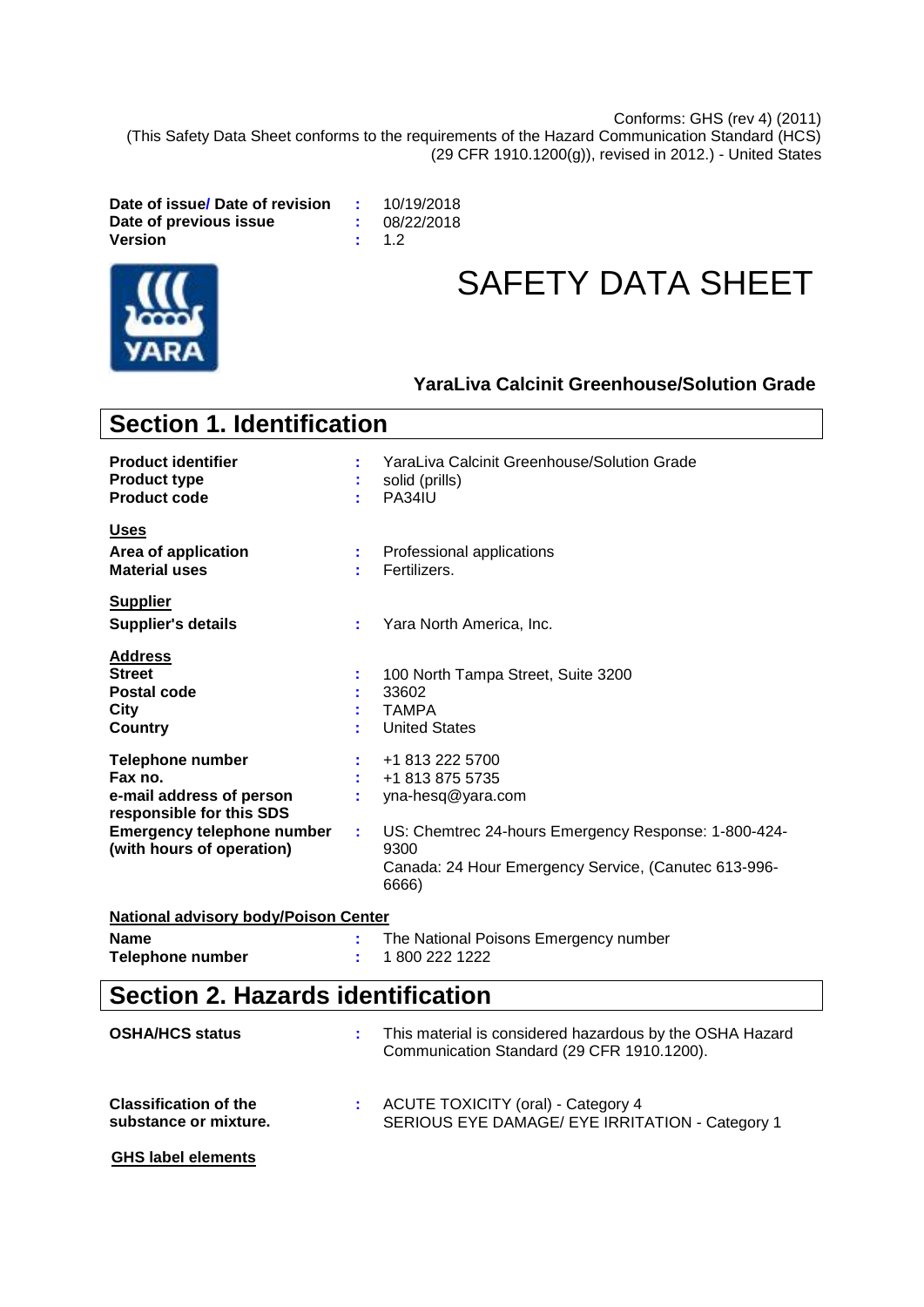| <b>Hazard pictograms</b>                   |   |                          |                                                                                          |
|--------------------------------------------|---|--------------------------|------------------------------------------------------------------------------------------|
| <b>Signal word</b>                         |   | Danger                   |                                                                                          |
| <b>Hazard statements</b>                   | t | H302<br>H318             | Harmful if swallowed.<br>Causes serious eye damage.                                      |
| <b>Precautionary statements</b>            |   |                          |                                                                                          |
| <b>Prevention</b>                          | ÷ | P <sub>280</sub><br>P270 | Wear protective gloves and eye protection.<br>Do not eat, drink or smoke when using this |
| <b>Response</b>                            | t | P264-a<br>P305           | product.<br>Wash hands thoroughly after handling.<br>IF IN EYES:                         |
|                                            |   | P351                     | Rinse cautiously with water for several<br>minutes.                                      |
|                                            |   | P338                     | Remove contact lenses, if present and easy<br>to do. Continue rinsing.                   |
|                                            |   | P310                     | Immediately call a POISON CENTER or<br>doctor/physician.                                 |
|                                            |   | P <sub>301</sub>         | IF SWALLOWED:                                                                            |
|                                            |   | P312                     | Call a POISON CENTER or                                                                  |
|                                            |   |                          | doctor/physician if you feel unwell.                                                     |
|                                            |   | P330                     | Rinse mouth.                                                                             |
| <b>Hazards not otherwise</b><br>classified |   |                          | Product forms slippery surface when combined with water.                                 |

# **Section 3. Composition/information on ingredients**

| <b>Substance/mixture</b>                                                                  | : Substance                                            |
|-------------------------------------------------------------------------------------------|--------------------------------------------------------|
| <b>CAS number/other identifiers</b><br>Other means of identification<br><b>CAS number</b> | : Nitric acid. ammonium calcium salt<br>$: 15245-12-2$ |
|                                                                                           |                                                        |

| Ingredient name                    | <b>CAS number</b> | %   |
|------------------------------------|-------------------|-----|
| Nitric acid, ammonium calcium salt | 15245-12-2        | 100 |

Any concentration shown as a range is to protect confidentiality or is due to batch variation.

**There are no additional ingredients present which, within the current knowledge of the supplier and in the concentrations applicable, are classified as hazardous to health or the environment and hence require reporting in this section.**

**Occupational exposure limits, if available, are listed in Section 8.**

| Date of issue: 10/19/2018 | Page:2/15 |
|---------------------------|-----------|
|                           |           |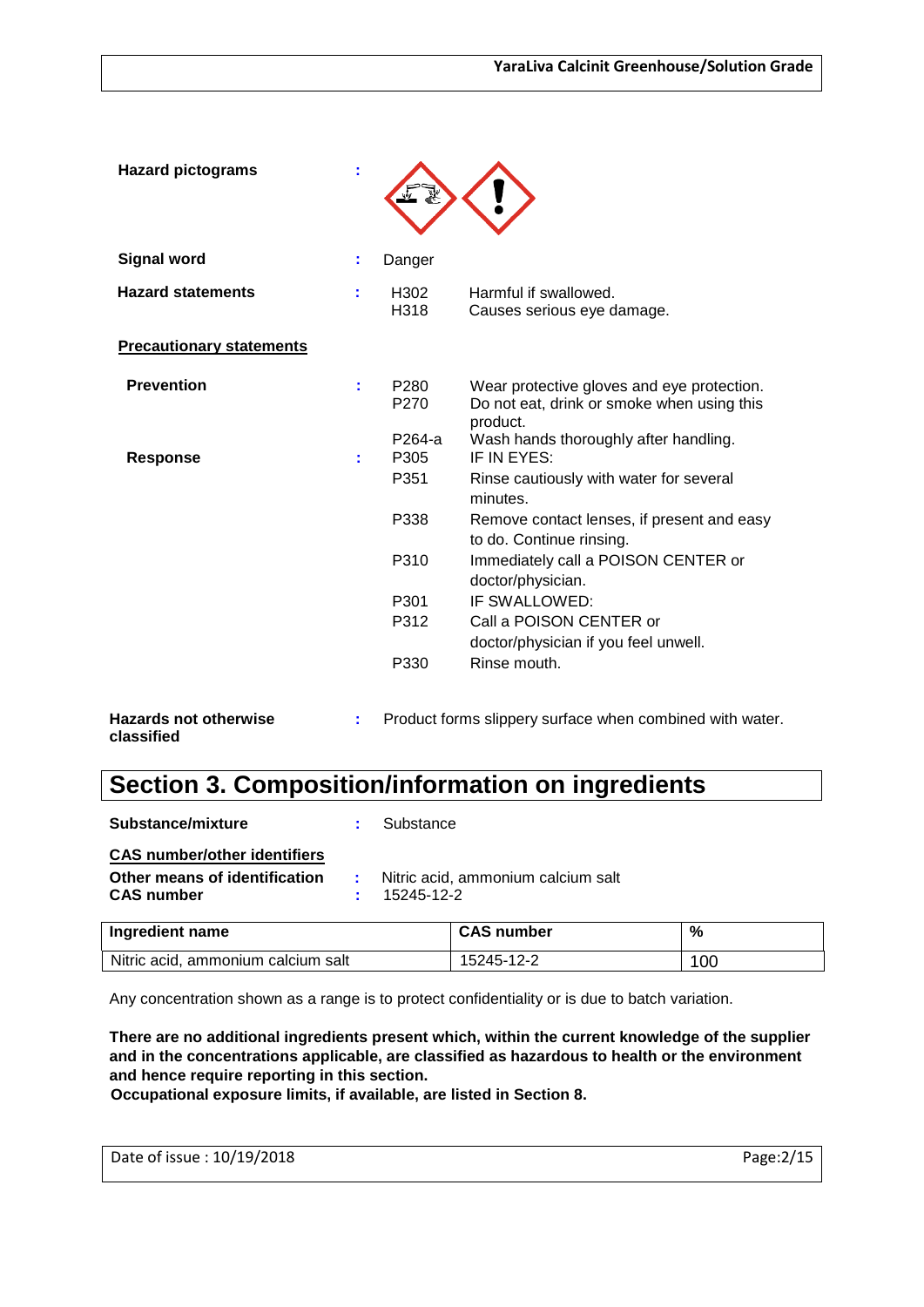# **Section 4. First aid measures**

### **Description of necessary first aid measures**

| Eye contact                                        | t, | Immediately flush eyes with plenty of water for at least 15<br>minutes, keeping eyelids open. Check for and remove any<br>contact lenses. Get medical attention immediately.                                                                                     |
|----------------------------------------------------|----|------------------------------------------------------------------------------------------------------------------------------------------------------------------------------------------------------------------------------------------------------------------|
| <b>Inhalation</b>                                  | ř. | If inhaled, remove to fresh air. Get medical attention<br>immediately. If it is suspected that fumes are still present, the<br>rescuer should wear an appropriate mask or self-contained<br>breathing apparatus.                                                 |
| <b>Skin contact</b>                                | t  | Wash with soap and water. Get medical attention if irritation<br>develops.                                                                                                                                                                                       |
| Ingestion                                          |    | Wash out mouth with water. If material has been swallowed<br>and the exposed person is conscious, give small quantities of<br>water to drink. Do not induce vomiting unless directed to do so<br>by medical personnel. Get medical attention if you feel unwell. |
| Most important symptoms/effects, acute and delayed |    |                                                                                                                                                                                                                                                                  |
|                                                    |    |                                                                                                                                                                                                                                                                  |
| <b>Potential acute health effects</b>              |    |                                                                                                                                                                                                                                                                  |
| Eye contact                                        |    | Causes serious eye damage.                                                                                                                                                                                                                                       |
| <b>Inhalation</b>                                  |    | May give off gas, vapor or dust that is very irritating or<br>corrosive to the respiratory system. Exposure to<br>decomposition products may cause a health hazard. Serious<br>effects may be delayed following exposure.                                        |
| <b>Skin contact</b>                                | ÷  | No known significant effects or critical hazards.                                                                                                                                                                                                                |
| <b>Ingestion</b>                                   |    | Harmful if swallowed. May cause burns to mouth, throat and<br>stomach.                                                                                                                                                                                           |
| Over-exposure signs/symptoms                       |    |                                                                                                                                                                                                                                                                  |

| Lyt contact         | Adverse symptoms may include the following.<br>pain<br>watering<br>redness           |
|---------------------|--------------------------------------------------------------------------------------|
| <b>Inhalation</b>   | No specific data.                                                                    |
| <b>Skin contact</b> | No specific data.                                                                    |
| Ingestion           | Adverse symptoms may include the following:<br>stomach pains                         |
|                     | Indication of immediate medical attention and special treatment needed, if necessary |

| Notes to physician                                              | Treat symptomatically. Contact poison treatment specialist<br>immediately if large quantities have been ingested or inhaled.<br>In case of inhalation of decomposition products in a fire,<br>symptoms may be delayed. The exposed person may need to<br>be kept under medical surveillance for 48 hours.                                               |
|-----------------------------------------------------------------|---------------------------------------------------------------------------------------------------------------------------------------------------------------------------------------------------------------------------------------------------------------------------------------------------------------------------------------------------------|
| <b>Specific treatments</b><br><b>Protection of first-aiders</b> | No specific treatment.<br>No action shall be taken involving any personal risk or without<br>suitable training. If it is suspected that fumes are still present,<br>the rescuer should wear an appropriate mask or self-contained<br>breathing apparatus. It may be dangerous to the person<br>providing aid to give mouth-to-mouth resuscitation. Wash |

Date of issue : 10/19/2018 Page:3/15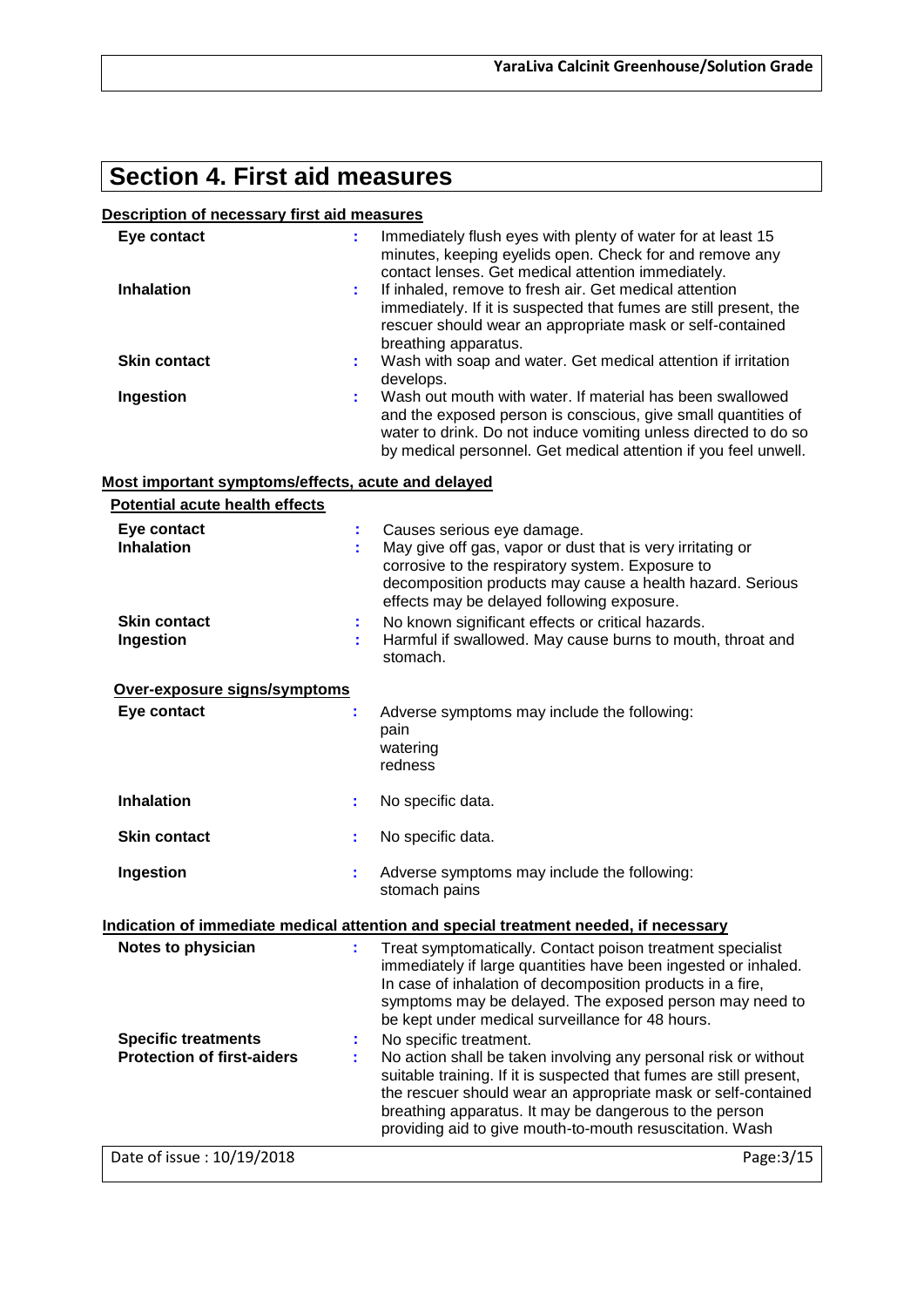contaminated clothing thoroughly with water before removing it, or wear gloves.

**See toxicological information (Section 11)**

## **Section 5. Fire-fighting measures**

| <b>Extinguishing media</b>                                               |    |                                                                                                                                                                                                   |
|--------------------------------------------------------------------------|----|---------------------------------------------------------------------------------------------------------------------------------------------------------------------------------------------------|
| Suitable extinguishing media<br><b>Unsuitable extinguishing</b><br>media | ÷. | Use flooding quantities of water for extinction.<br>Do NOT use chemical extinguisher or foam or attempt to<br>smother the fire with steam or sand.                                                |
| Specific hazards arising from<br>the chemical                            |    | No specific fire or explosion hazard.                                                                                                                                                             |
| <b>Hazardous thermal</b><br>decomposition products                       | ÷  | Avoid breathing dusts, vapors or fumes from burning<br>materials.<br>In case of inhalation of decomposition products in a fire,                                                                   |
| Remark                                                                   |    | symptoms may be delayed.<br>Non-flammable substance.                                                                                                                                              |
| Special protective actions for<br>fire-fighters                          | ÷  | Promptly isolate the scene by removing all persons from the<br>vicinity of the incident if there is a fire. No action shall be taken<br>involving any personal risk or without suitable training. |
| Special protective equipment<br>for fire-fighters                        | ÷. | Fire-fighters should wear appropriate protective equipment<br>and self-contained breathing apparatus (SCBA) with a full<br>face-piece operated in positive pressure mode.                         |
| <b>Remark</b><br><b>Remark</b>                                           |    | Non-flammable.<br>Non-explosive.                                                                                                                                                                  |

# **Section 6. Accidental release measures**

### **Personal precautions, protective equipment and emergency procedures**

| For non-emergency personnel                           |    | No action shall be taken involving any personal risk or without<br>suitable training. Evacuate surrounding areas. Keep<br>unnecessary and unprotected personnel from entering. Do not<br>touch or walk through spilled material. Provide adequate<br>ventilation. Wear appropriate respirator when ventilation is<br>inadequate. Put on appropriate personal protective equipment. |
|-------------------------------------------------------|----|------------------------------------------------------------------------------------------------------------------------------------------------------------------------------------------------------------------------------------------------------------------------------------------------------------------------------------------------------------------------------------|
| For emergency responders                              |    | If specialized clothing is required to deal with the spillage, take<br>note of any information in Section 8 on suitable and unsuitable<br>materials. See also the information in "For non-emergency<br>personnel".                                                                                                                                                                 |
| <b>Environmental precautions</b>                      |    | Avoid dispersal of spilled material and runoff and contact with<br>soil, waterways, drains and sewers. Inform the relevant<br>authorities if the product has caused environmental pollution<br>(sewers, waterways, soil or air).                                                                                                                                                   |
| Methods and materials for containment and cleaning up |    |                                                                                                                                                                                                                                                                                                                                                                                    |
| <b>Small spill</b>                                    | t. | Move containers from spill area. Avoid dust generation. Using<br>a vacuum with HEPA filter will reduce dust dispersal. Place<br>spilled material in a designated, labeled waste container.<br>Dispose of via a licensed waste disposal contractor.                                                                                                                                 |
| Date of issue: 10/19/2018                             |    | Page: 4/15                                                                                                                                                                                                                                                                                                                                                                         |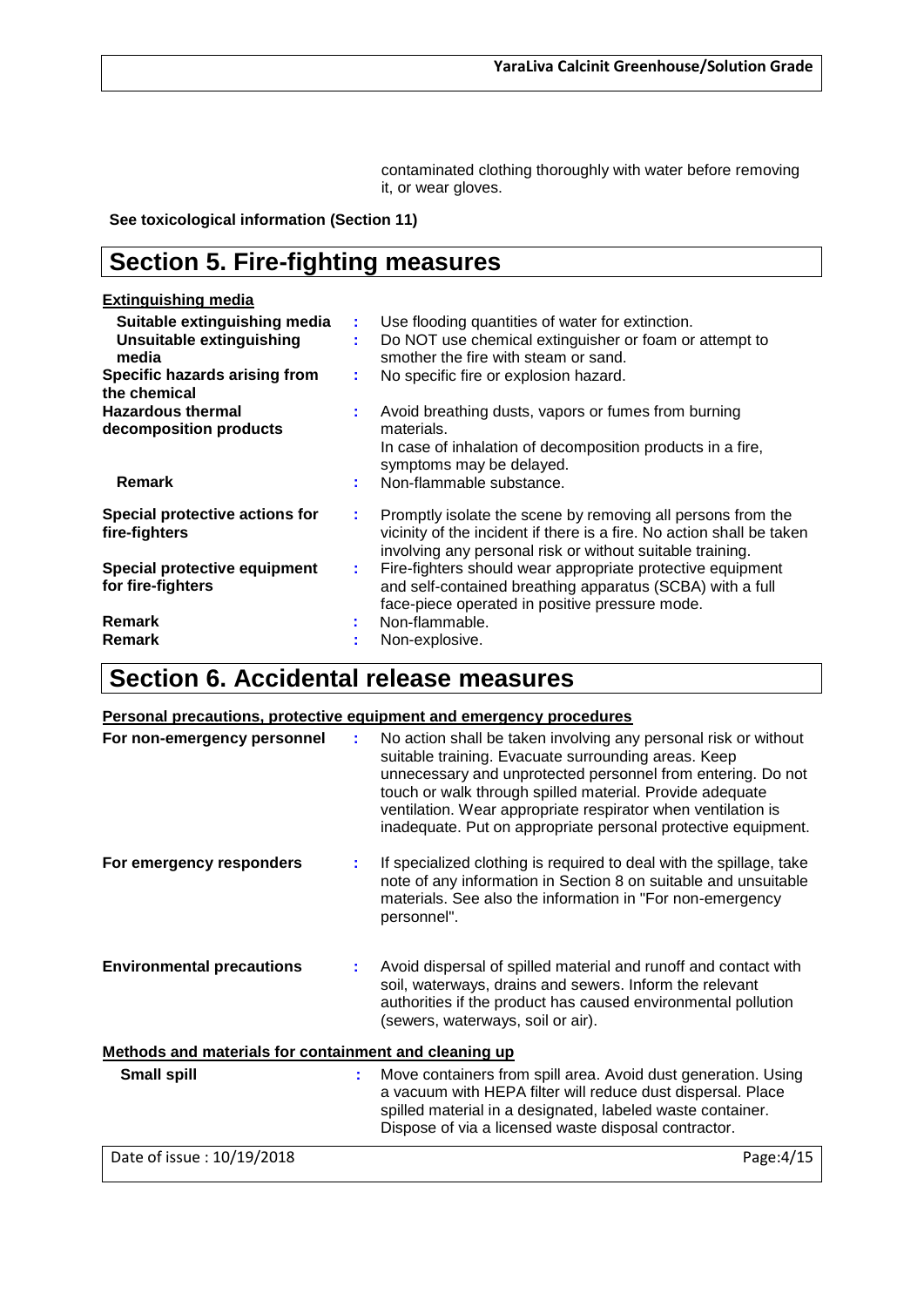**Large spill Example 20 Figure 1 Containers from spill area. Approach release from spill area. Approach release from spill area. Approach release from spill area. Approach release from spill area. Approach release from s** upwind. Prevent entry into sewers, water courses, basements or confined areas. Avoid dust generation. Do not dry sweep. Vacuum dust with equipment fitted with a HEPA filter and place in a closed, labeled waste container. Dispose of via a licensed waste disposal contractor. Note: see Section 1 for emergency contact information and Section 13 for waste disposal.

# **Section 7. Handling and storage**

### **Precautions for safe handling**

Not for human or animal consumption.

| <b>Protective measures</b><br>Advice on general<br>occupational hygiene |    | Put on appropriate personal protective equipment (see<br>Section 8). Do not get in eyes or on skin or clothing. Do not<br>ingest. If during normal use the material presents a respiratory<br>hazard, use only with adequate ventilation or wear appropriate<br>respirator. Keep in the original container or an approved<br>alternative made from a compatible material, kept tightly<br>closed when not in use. Empty containers retain product<br>residue and can be hazardous. Do not reuse container.<br>Eating, drinking and smoking should be prohibited in areas<br>where this material is handled, stored and processed.<br>Workers should wash hands and face before eating, drinking<br>and smoking. Remove contaminated clothing and protective<br>equipment before entering eating areas. See also Section 8<br>for additional information on hygiene measures. |
|-------------------------------------------------------------------------|----|------------------------------------------------------------------------------------------------------------------------------------------------------------------------------------------------------------------------------------------------------------------------------------------------------------------------------------------------------------------------------------------------------------------------------------------------------------------------------------------------------------------------------------------------------------------------------------------------------------------------------------------------------------------------------------------------------------------------------------------------------------------------------------------------------------------------------------------------------------------------------|
| Conditions for safe storage,<br>including any incompatibilities         | ÷. | Store in accordance with local regulations. Store in original<br>container protected from direct sunlight in a dry, cool and well-<br>ventilated area, away from incompatible materials (see<br>Section 10) and food and drink. Store locked up. Keep<br>container tightly closed and sealed until ready for use.<br>Containers that have been opened must be carefully resealed<br>and kept upright to prevent leakage. Do not store in unlabeled<br>containers. Use appropriate containment to avoid<br>environmental contamination. Keep away from: organic<br>materials, oil and grease.                                                                                                                                                                                                                                                                                 |

# **Section 8. Exposure controls/personal protection**

| <b>Control parameters</b>                 |   |                                                                                                                                                                                                                                                   |
|-------------------------------------------|---|---------------------------------------------------------------------------------------------------------------------------------------------------------------------------------------------------------------------------------------------------|
| <b>Occupational exposure limits</b>       |   | None.                                                                                                                                                                                                                                             |
| Appropriate engineering<br>controls       |   | If user operations generate dust, fumes, gas, vapor or mist,<br>use process enclosures, local exhaust ventilation or other<br>engineering controls to keep worker exposure to airborne<br>contaminants below any recommended or statutory limits. |
| <b>Environmental exposure</b><br>controls | ٠ | Emissions from ventilation or work process equipment should<br>be checked to ensure they comply with the requirements of                                                                                                                          |
| Date of issue: 10/19/2018                 |   | Page: 5/15                                                                                                                                                                                                                                        |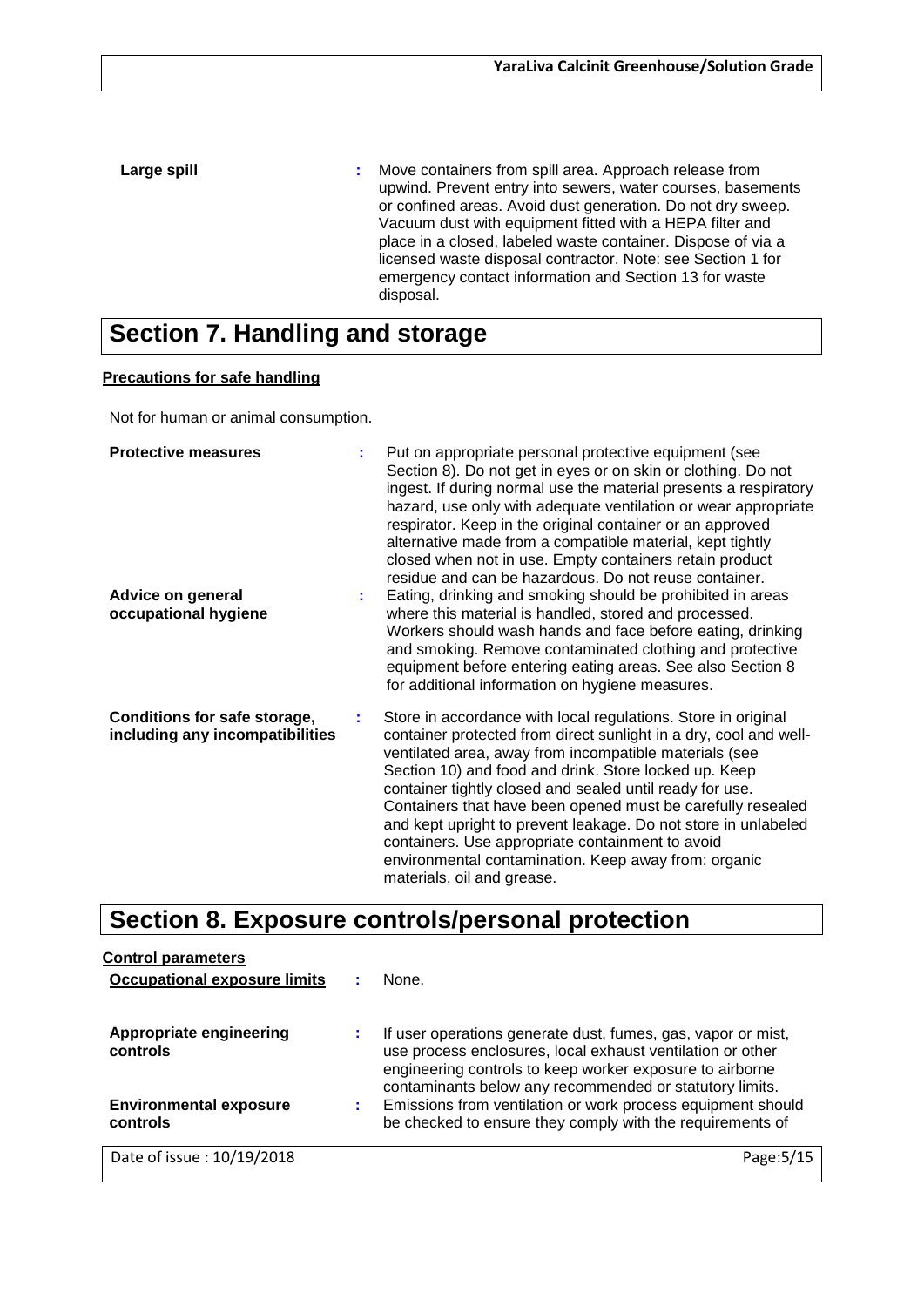|                                               |   | environmental protection legislation. In some cases, fume<br>scrubbers, filters or engineering modifications to the process<br>equipment will be necessary to reduce emissions to<br>acceptable levels.                                                                                                               |
|-----------------------------------------------|---|-----------------------------------------------------------------------------------------------------------------------------------------------------------------------------------------------------------------------------------------------------------------------------------------------------------------------|
| <b>Individual protection measures</b>         |   |                                                                                                                                                                                                                                                                                                                       |
| <b>Hygiene measures</b>                       | ÷ | A washing facility or water for eye and skin cleaning purposes<br>should be present.                                                                                                                                                                                                                                  |
| <b>Eye/face protection</b>                    |   | Safety eyewear complying with an approved standard should<br>be used when a risk assessment indicates this is necessary to<br>avoid exposure to liquid splashes, mists, gases or dusts.<br>Recommended: Tightly-fitting goggles                                                                                       |
| <b>Skin protection</b>                        |   |                                                                                                                                                                                                                                                                                                                       |
| <b>Hand protection</b>                        |   | Chemical-resistant, impervious gloves complying with an<br>approved standard should be worn at all times when handling<br>chemical products if a risk assessment indicates this is<br>necessary.<br>> 8 hours (breakthrough time): Protective gloves should be                                                        |
| <b>Body protection</b>                        | ÷ | worn under normal conditions of use.<br>Personal protective equipment for the body should be selected<br>based on the task being performed and the risks involved.                                                                                                                                                    |
| Other skin protection                         |   | Appropriate footwear and any additional skin protection<br>measures should be selected based on the task being<br>performed and the risks involved and should be approved by a<br>specialist before handling this product.                                                                                            |
| <b>Respiratory protection</b>                 |   | Use a properly fitted, particulate filter respirator complying with<br>an approved standard if a risk assessment indicates this is<br>necessary. Respirator selection must be based on known or<br>anticipated exposure levels, the hazards of the product and<br>the safe working limits of the selected respirator. |
| Personal protective equipment<br>(Pictograms) |   |                                                                                                                                                                                                                                                                                                                       |

# **Section 9. Physical and chemical properties**

| ÷ | solid [prills]         |
|---|------------------------|
|   | White.                 |
| ٠ | Odorless.              |
|   | Not determined.        |
|   | 5 - 7 [Conc.: 110 g/l] |
| ÷ | 400 °C (752 °F)        |
|   | Not determined.        |
|   | Not determined.        |
|   | Not determined.        |
|   | Not determined.        |
| ٠ | Not determined.        |
|   | Non-flammable.         |
|   |                        |

Date of issue : 10/19/2018 Page:6/15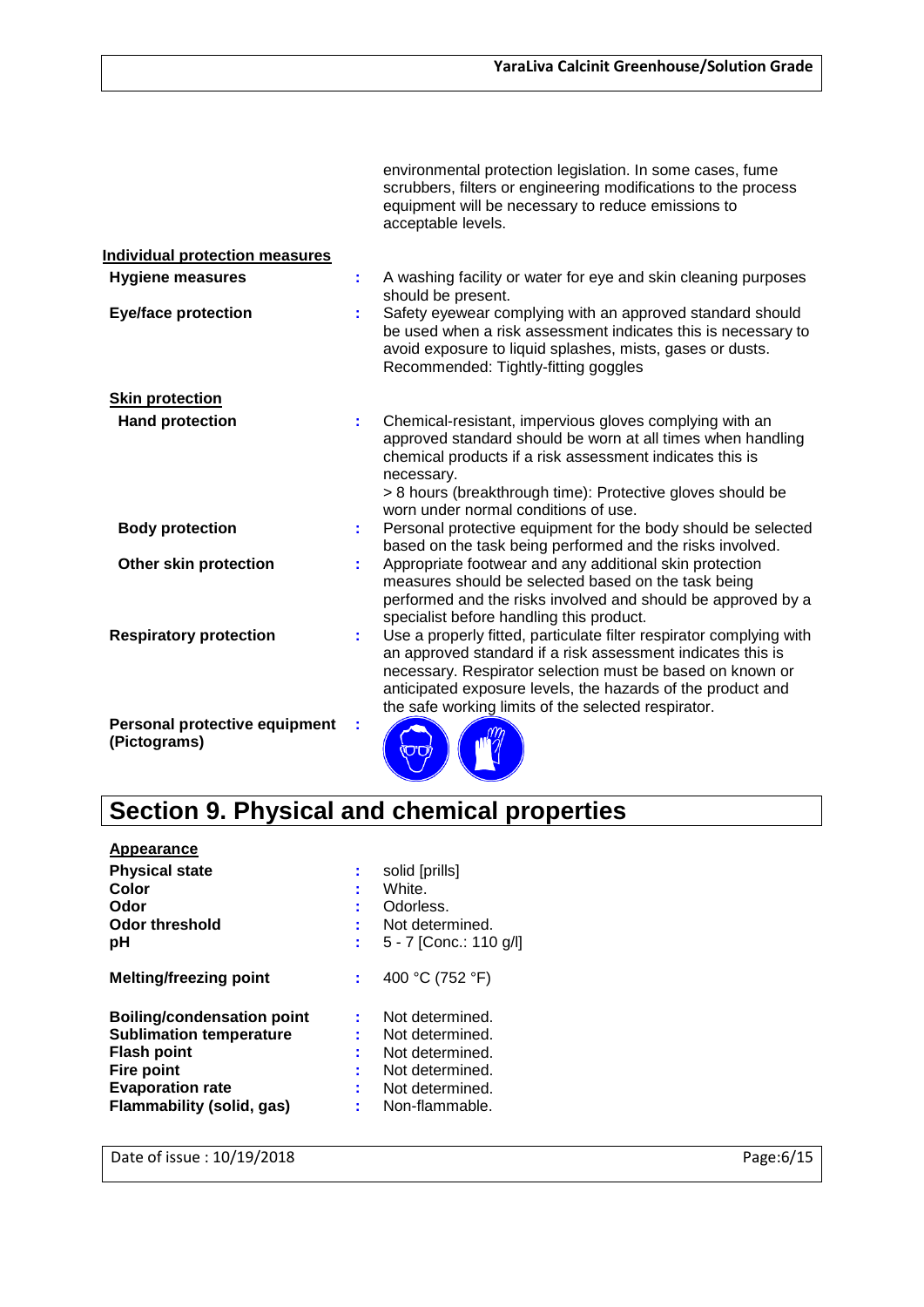| Lower and upper explosive<br>(flammable) limits<br>Vapor pressure<br><b>Relative density</b><br><b>Solubility</b> | ÷.     | <b>Lower:</b> Not determined.<br><b>Upper:</b> Not determined.<br>Not determined.<br>Not determined.<br>$> 100$ g/l<br>Easily soluble in the following materials:<br>cold water |  |  |  |
|-------------------------------------------------------------------------------------------------------------------|--------|---------------------------------------------------------------------------------------------------------------------------------------------------------------------------------|--|--|--|
| Solubility in water                                                                                               | t.     | $> 100$ g/l                                                                                                                                                                     |  |  |  |
| Partition coefficient: n-<br>octanol/water                                                                        | ÷      | Not determined.                                                                                                                                                                 |  |  |  |
| <b>Auto-ignition temperature</b>                                                                                  | ÷      | Not determined.                                                                                                                                                                 |  |  |  |
| <b>Decomposition temperature</b><br><b>Viscosity</b>                                                              | ÷<br>t | Not determined.<br><b>Dynamic:</b> Not determined.<br><b>Kinematic:</b> Not determined.                                                                                         |  |  |  |
| <b>Explosive properties</b>                                                                                       | ÷      | Non-explosive.                                                                                                                                                                  |  |  |  |
| <b>Oxidizing properties</b>                                                                                       | ÷      | None                                                                                                                                                                            |  |  |  |

# **Section 10. Stability and reactivity**

| <b>Reactivity</b>                            | ÷ | No specific test data related to reactivity available for this<br>product or its ingredients.           |  |  |  |  |
|----------------------------------------------|---|---------------------------------------------------------------------------------------------------------|--|--|--|--|
| <b>Chemical stability</b>                    | ÷ | The product is stable.                                                                                  |  |  |  |  |
| <b>Possibility of hazardous</b><br>reactions | ÷ | Under normal conditions of storage and use, hazardous<br>reactions will not occur.                      |  |  |  |  |
| <b>Conditions to avoid</b>                   | ÷ | Avoid contamination by any source including metals, dust and<br>organic materials.                      |  |  |  |  |
| Incompatible materials                       | ÷ | alkalis<br>combustible materials<br>reducing materials<br>organic materials<br>Acids                    |  |  |  |  |
| <b>Hazardous decomposition</b><br>products   | ÷ | Under normal conditions of storage and use, hazardous<br>decomposition products should not be produced. |  |  |  |  |

# **Section 11. Toxicological information**

### **Information on toxicological effects**

### **Acute toxicity**

| <b>Product/ingre</b><br>dient name      | <b>Result</b>                      | <b>Species</b> | <b>Dose</b>                   | <b>Exposure</b>           | <b>References</b> |  |  |
|-----------------------------------------|------------------------------------|----------------|-------------------------------|---------------------------|-------------------|--|--|
|                                         | Nitric acid, ammonium calcium salt |                |                               |                           |                   |  |  |
|                                         | LD50 Oral                          | Rat            | 500 mg/kg<br>OECD 423         | <b>Not</b><br>applicable. | <b>IUCLID</b>     |  |  |
|                                         | LD50 Dermal                        | Rat            | $2,000 - 5,000$<br>mg/kg OECD | <b>Not</b><br>applicable. |                   |  |  |
| Date of issue: 10/19/2018<br>Page: 7/15 |                                    |                |                               |                           |                   |  |  |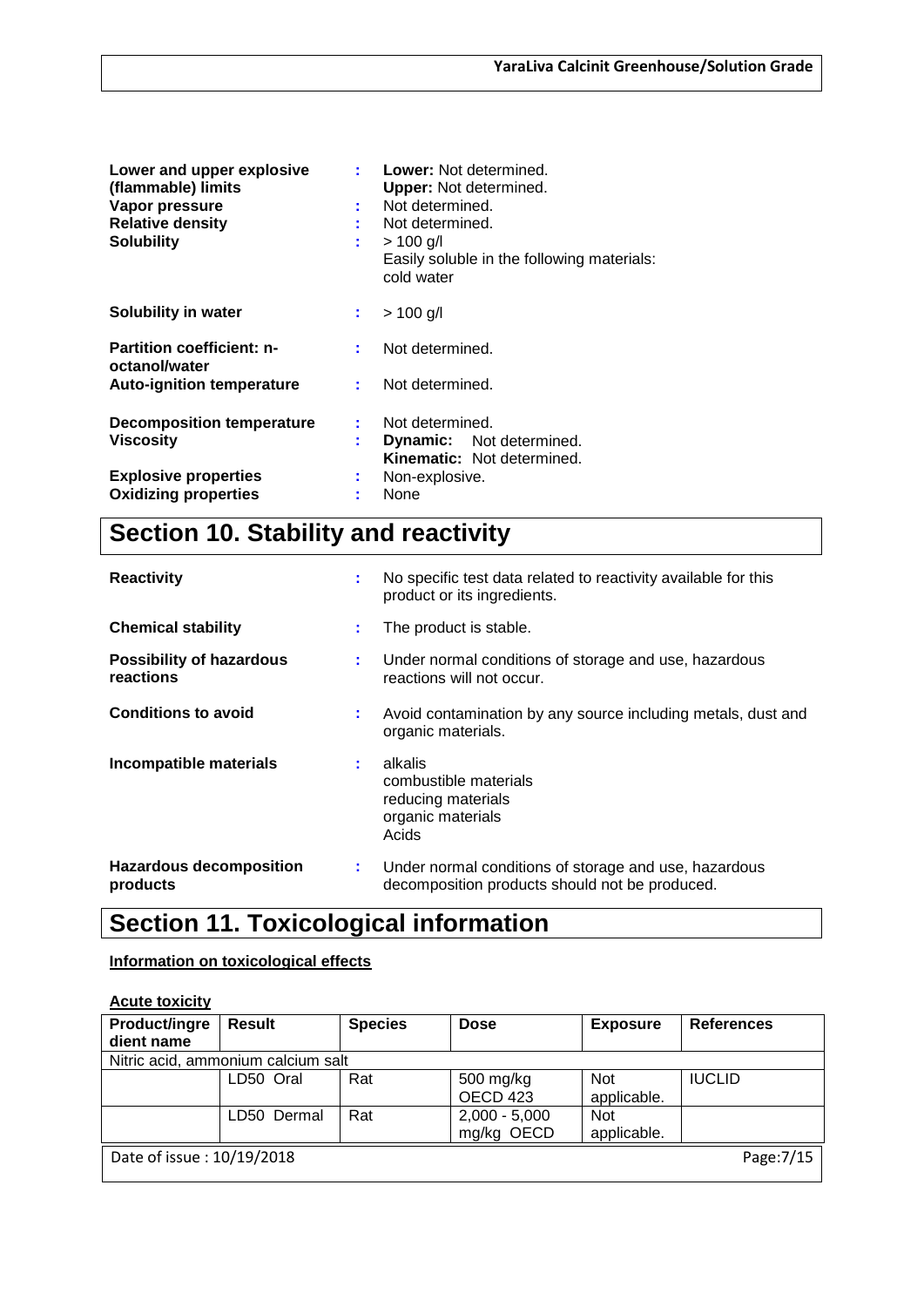|  | 402 |  |
|--|-----|--|

**Conclusion/Summary :** Harmful if swallowed.

### **Irritation/Corrosion**

| Product/ingred | Result        | <b>Species</b> | <b>Score</b> | <b>Exposure</b> | <b>Observation</b> | <b>References</b> |
|----------------|---------------|----------------|--------------|-----------------|--------------------|-------------------|
| ient name      |               |                |              |                 |                    |                   |
| Nitric acid.   | Eyes - Severe | Rabbit         | Not          | 24 - 72 h       | 21 <sub>d</sub>    | <b>IUCLID 5</b>   |
| ammonium       | irritant OECD |                | applic       |                 |                    |                   |
| calcium salt   | 405           |                | able.        |                 |                    |                   |

### **Conclusion/Summary**

| <b>Skin</b>                                                                                             |    | Non-irritating to the skin.                                                                                                                                                                               |
|---------------------------------------------------------------------------------------------------------|----|-----------------------------------------------------------------------------------------------------------------------------------------------------------------------------------------------------------|
| <b>Eyes</b>                                                                                             |    | Causes serious eye damage.                                                                                                                                                                                |
| <b>Respiratory</b>                                                                                      |    | Non-irritating to the respiratory system.                                                                                                                                                                 |
| <b>Sensitization</b>                                                                                    |    |                                                                                                                                                                                                           |
| <b>Conclusion/Summary</b><br><b>Skin</b><br><b>Respiratory</b>                                          |    | Not sensitizing<br>Not determined.                                                                                                                                                                        |
| <b>Mutagenicity</b>                                                                                     |    |                                                                                                                                                                                                           |
| <b>Conclusion/Summary</b>                                                                               | ÷  | No known significant effects or critical hazards.                                                                                                                                                         |
| <b>Carcinogenicity</b>                                                                                  |    |                                                                                                                                                                                                           |
| <b>Conclusion/Summary</b>                                                                               | ÷. | No known significant effects or critical hazards.                                                                                                                                                         |
| <b>Reproductive toxicity</b>                                                                            |    |                                                                                                                                                                                                           |
| <b>Conclusion/Summary</b>                                                                               | ÷. | No known significant effects or critical hazards.                                                                                                                                                         |
| Specific target organ toxicity (single exposure)<br>No known significant effects or critical hazards.   |    |                                                                                                                                                                                                           |
| Specific target organ toxicity (repeated exposure)<br>No known significant effects or critical hazards. |    |                                                                                                                                                                                                           |
| <b>Aspiration hazard</b><br>No known significant effects or critical hazards.                           |    |                                                                                                                                                                                                           |
| Information on the likely<br>routes of exposure                                                         |    | Not available.                                                                                                                                                                                            |
| <b>Potential acute health effects</b>                                                                   |    |                                                                                                                                                                                                           |
| Eye contact<br><b>Inhalation</b>                                                                        |    | Causes serious eye damage.<br>May give off gas, vapor or dust that is very irritating or<br>corrosive to the respiratory system. Exposure to<br>decomposition products may cause a health hazard. Serious |
| Date of issue: 10/19/2018                                                                               |    | Page:8/15                                                                                                                                                                                                 |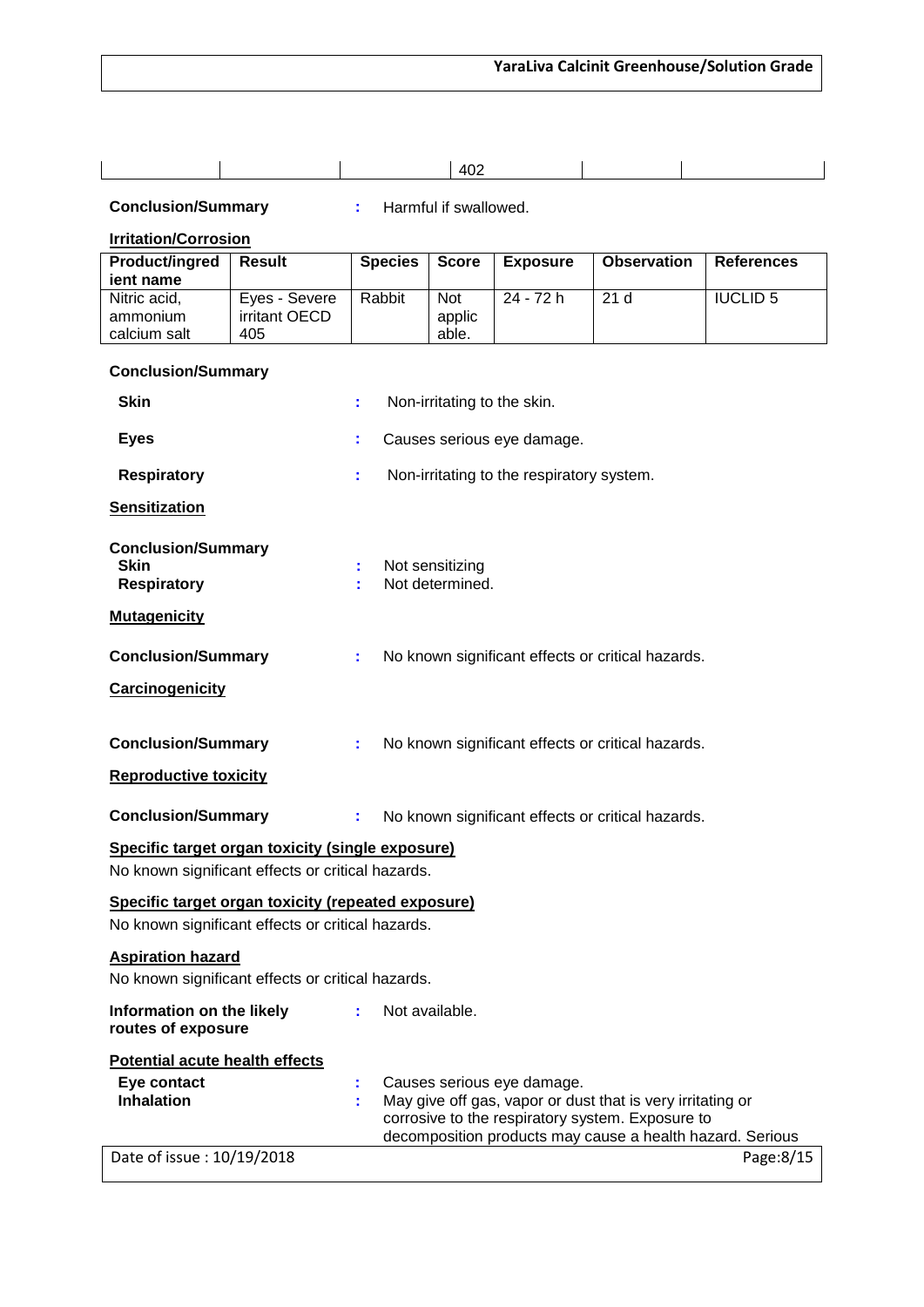| <b>Skin contact</b><br>Ingestion | ÷  | effects may be delayed following exposure.<br>No known significant effects or critical hazards.<br>Harmful if swallowed. May cause burns to mouth, throat and<br>stomach. |  |  |  |
|----------------------------------|----|---------------------------------------------------------------------------------------------------------------------------------------------------------------------------|--|--|--|
|                                  |    | Symptoms related to the physical, chemical and toxicological characteristics                                                                                              |  |  |  |
| Eye contact                      |    | Adverse symptoms may include the following:<br>pain<br>watering<br>redness                                                                                                |  |  |  |
| <b>Inhalation</b>                | ÷. | No specific data.                                                                                                                                                         |  |  |  |
| <b>Skin contact</b>              | ÷  | No specific data.                                                                                                                                                         |  |  |  |
| Ingestion                        |    | Adverse symptoms may include the following:<br>stomach pains                                                                                                              |  |  |  |
|                                  |    | Delayed and immediate effects and also chronic effects from short and long term exposure                                                                                  |  |  |  |
| <b>Short term exposure</b>       |    |                                                                                                                                                                           |  |  |  |
| Potential immediate effects      | t. | Adverse health effects are considered unlikely, when the<br>product is used according to directions.                                                                      |  |  |  |
| <b>Potential delayed effects</b> | ÷. | None identified.                                                                                                                                                          |  |  |  |
| Long term exposure               |    |                                                                                                                                                                           |  |  |  |
| Potential immediate effects      | ÷. | Adverse health effects are considered unlikely, when the<br>product is used according to directions.                                                                      |  |  |  |
| <b>Potential delayed effects</b> | ÷  | None identified.                                                                                                                                                          |  |  |  |

### **Potential chronic health effects**

| <b>Product/ingredient</b>             | <b>Result</b>        | <b>Species</b>                                    | <b>Dose</b>                            | <b>Exposure</b> | <b>References</b> |
|---------------------------------------|----------------------|---------------------------------------------------|----------------------------------------|-----------------|-------------------|
| name                                  |                      |                                                   |                                        |                 |                   |
| Nitric acid, ammonium<br>calcium salt | <b>NOAEL</b><br>Oral | Rat                                               | > 1,000<br>mg/kg<br><b>OECD</b><br>407 | 28days          | <b>IUCLID 5</b>   |
|                                       |                      |                                                   |                                        |                 |                   |
| Carcinogenicity                       | ÷                    | No known significant effects or critical hazards. |                                        |                 |                   |
| <b>Mutagenicity</b>                   | t                    | No known significant effects or critical hazards. |                                        |                 |                   |
| <b>Fertility effects</b>              | ÷                    | No known significant effects or critical hazards. |                                        |                 |                   |
| Developmental effects                 | ÷                    | No known significant effects or critical hazards. |                                        |                 |                   |
| <b>Effects on or via lactation</b>    | ٠<br>٠               | No known significant effects or critical hazards. |                                        |                 |                   |
| Other effects                         | ÷                    | No known significant effects or critical hazards. |                                        |                 |                   |
| Over-exposure signs/symptoms          |                      |                                                   |                                        |                 |                   |

Date of issue : 10/19/2018 Page:9/15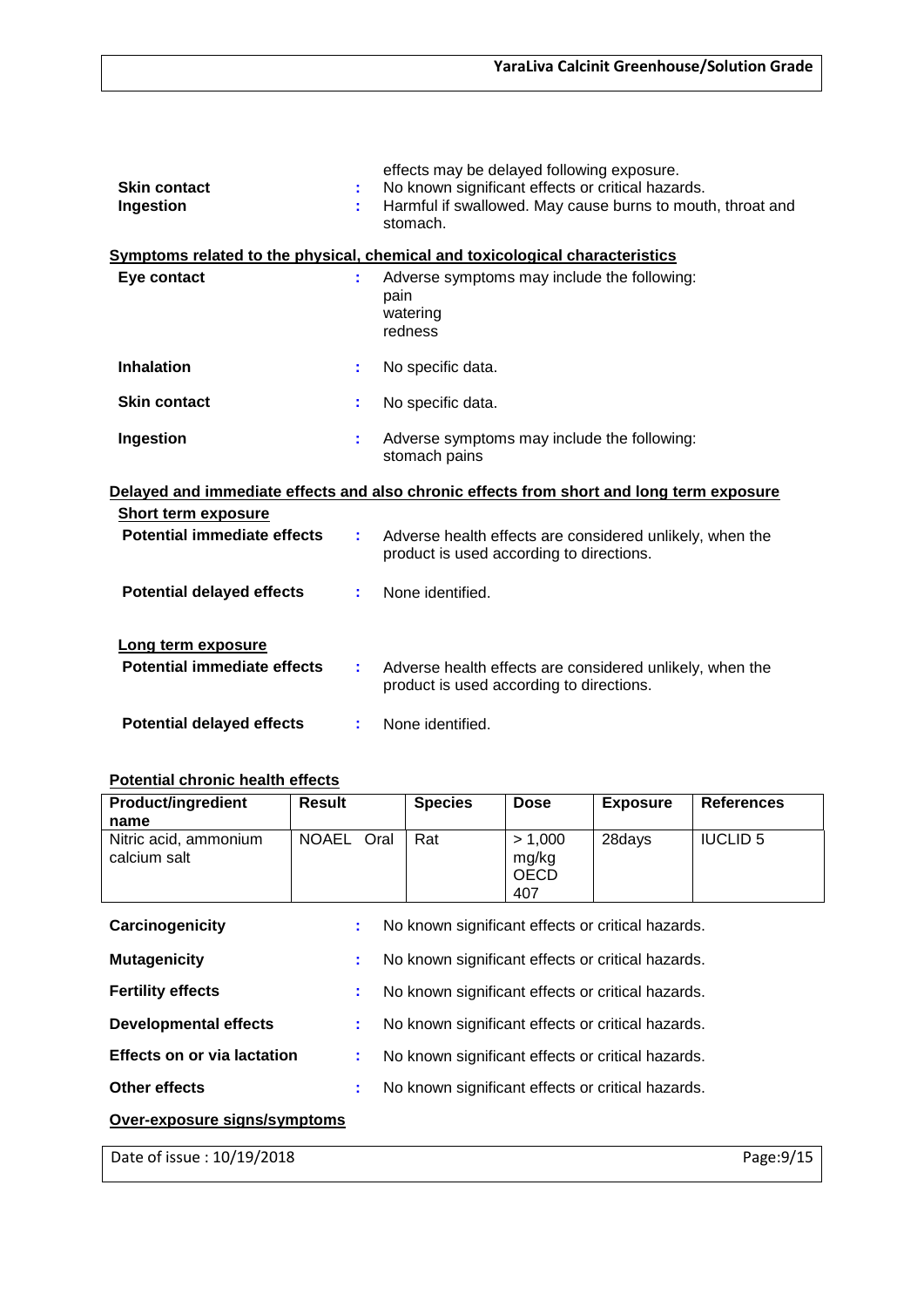| Eye contact         |   | Adverse symptoms may include the following:<br>pain<br>watering<br>redness |
|---------------------|---|----------------------------------------------------------------------------|
| <b>Inhalation</b>   |   | No specific data.                                                          |
| <b>Skin contact</b> | ÷ | No specific data.                                                          |
| Ingestion           | ÷ | Adverse symptoms may include the following:<br>stomach pains               |

### **Numerical measures of toxicity**

 **Acute toxicity estimates** Not available.

# **Section 12. Ecological information**

| жı<br>и | . . | V |
|---------|-----|---|
|         | u   |   |
|         |     |   |

| <b>Product/ingredient</b>          | <b>Result</b>                                                 | <b>Species</b> | <b>Exposure</b> | <b>References</b> |
|------------------------------------|---------------------------------------------------------------|----------------|-----------------|-------------------|
| name                               |                                                               |                |                 |                   |
| Nitric acid, ammonium calcium salt |                                                               |                |                 |                   |
|                                    | Acute LC50 447                                                | <b>Fish</b>    | 48 h            | <b>IUCLID 5</b>   |
|                                    | mg/I Fresh water                                              |                |                 |                   |
|                                    | Acute $EC50 > 100$                                            | Daphnia        | 48 h            | <b>IUCLID 5</b>   |
|                                    | mg/l Fresh water                                              |                |                 |                   |
|                                    | OECD <sub>202</sub>                                           |                |                 |                   |
|                                    | Acute $LC50 > 100$<br>mg/l Fresh water<br>OECD <sub>201</sub> | Algae          | 72 h            | <b>IUCLID 5</b>   |
|                                    | Acute EC50 >                                                  | Activated      | 3 <sub>h</sub>  | <b>IUCLID 5</b>   |
|                                    | 1,000 mg/l                                                    | sludge         |                 |                   |
|                                    | Activated sludge                                              |                |                 |                   |
|                                    | OECD <sub>209</sub>                                           |                |                 |                   |

| <b>Conclusion/Summary</b>                        |   | The product does not show any bioaccumulation<br>phenomena. The product is not expected to harm the<br>environment when used properly according to directions. |             |
|--------------------------------------------------|---|----------------------------------------------------------------------------------------------------------------------------------------------------------------|-------------|
| <b>Persistence and degradability</b>             |   |                                                                                                                                                                |             |
| <b>Conclusion/Summary</b>                        | ÷ | Readily biodegradable in plants and soils.                                                                                                                     |             |
| <b>Bioaccumulative potential</b>                 |   |                                                                                                                                                                |             |
| <b>Conclusion/Summary</b>                        |   | No known significant effects or critical hazards.                                                                                                              |             |
| <b>Mobility in soil</b>                          |   |                                                                                                                                                                |             |
| <b>Soil/water partition</b><br>coefficient (KOC) |   | $\therefore$ < 1                                                                                                                                               |             |
| <b>Mobility</b>                                  | t | This product may move with surface or groundwater flows<br>because its water solubility is: high                                                               |             |
| Other adverse effects                            |   | No known significant effects or critical hazards.                                                                                                              |             |
| Date of issue: 10/19/2018                        |   |                                                                                                                                                                | Page: 10/15 |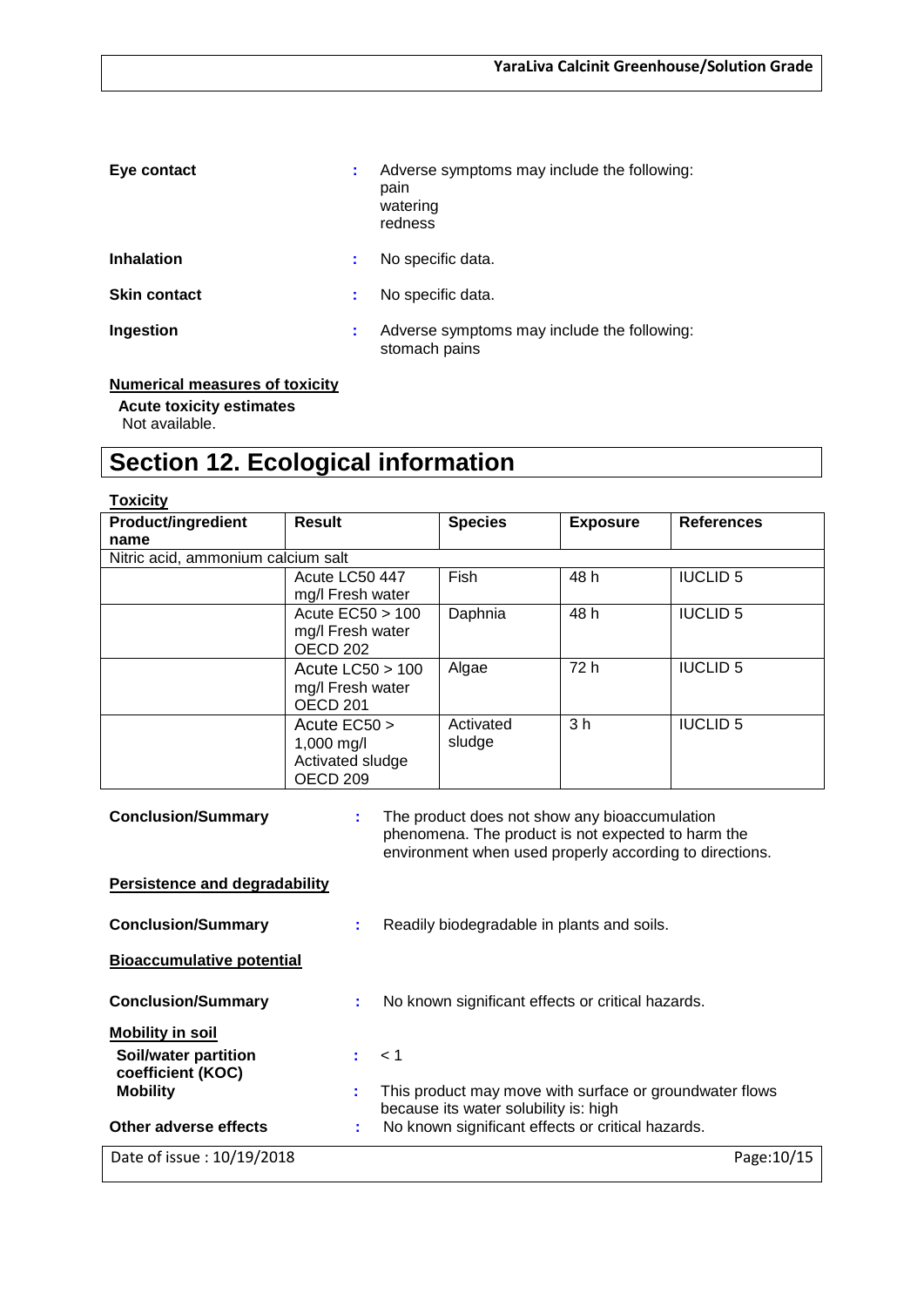# **Section 13. Disposal considerations**

| <b>Product</b>             |                                                                                                                                                                                                                                                                                                                                                                                                                                                                                                                                                                                                                                                                                                                                                                                                                                                                                                                                                                                                                                               |
|----------------------------|-----------------------------------------------------------------------------------------------------------------------------------------------------------------------------------------------------------------------------------------------------------------------------------------------------------------------------------------------------------------------------------------------------------------------------------------------------------------------------------------------------------------------------------------------------------------------------------------------------------------------------------------------------------------------------------------------------------------------------------------------------------------------------------------------------------------------------------------------------------------------------------------------------------------------------------------------------------------------------------------------------------------------------------------------|
| <b>Methods of disposal</b> | The generation of waste should be avoided or minimized<br>wherever possible. Disposal of this product, solutions and<br>any by-products should at all times comply with the<br>requirements of environmental protection and waste<br>disposal legislation and any regional local authority<br>requirements. Dispose of surplus and non-recyclable<br>products via a licensed waste disposal contractor. Waste<br>should not be disposed of untreated to the sewer unless<br>fully compliant with the requirements of all authorities with<br>jurisdiction. Waste packaging should be recycled.<br>Incineration or landfill should only be considered when<br>recycling is not feasible. This material and its container<br>must be disposed of in a safe way. Care should be taken<br>when handling emptied containers that have not been<br>cleaned or rinsed out. Empty containers or liners may<br>retain some product residues. Avoid dispersal of spilled<br>material and runoff and contact with soil, waterways,<br>drains and sewers. |

# **Section 14. Transport information**

| <b>Regulation: UN Class</b>       |                 |
|-----------------------------------|-----------------|
| 14.1 UN number                    | Not regulated.  |
| 14.2 UN proper shipping name      | Not applicable. |
| 14.3 Transport hazard class(es)   | Not applicable. |
|                                   |                 |
| 14.4 Packing group                | Not applicable. |
| <b>14.5 Environmental hazards</b> | No.             |
|                                   |                 |
| <b>Additional information</b>     |                 |
| <b>Environmental hazards</b>      | : No.           |

| <b>Regulation: IMDG</b>           |                 |
|-----------------------------------|-----------------|
| 14.1 UN number                    | Not regulated.  |
| 14.2 UN proper shipping name      | Not applicable. |
| 14.3 Transport hazard class(es)   | Not applicable. |
|                                   |                 |
| 14.4 Packing group                | Not applicable. |
| <b>14.5 Environmental hazards</b> | No.             |
| <b>Additional information</b>     |                 |
| <b>Marine pollutant</b>           | : No.           |
|                                   |                 |

| <b>Regulation: IATA</b>   |                |             |
|---------------------------|----------------|-------------|
| 14.1 UN number            | Not regulated. |             |
| Date of issue: 10/19/2018 |                | Page: 11/15 |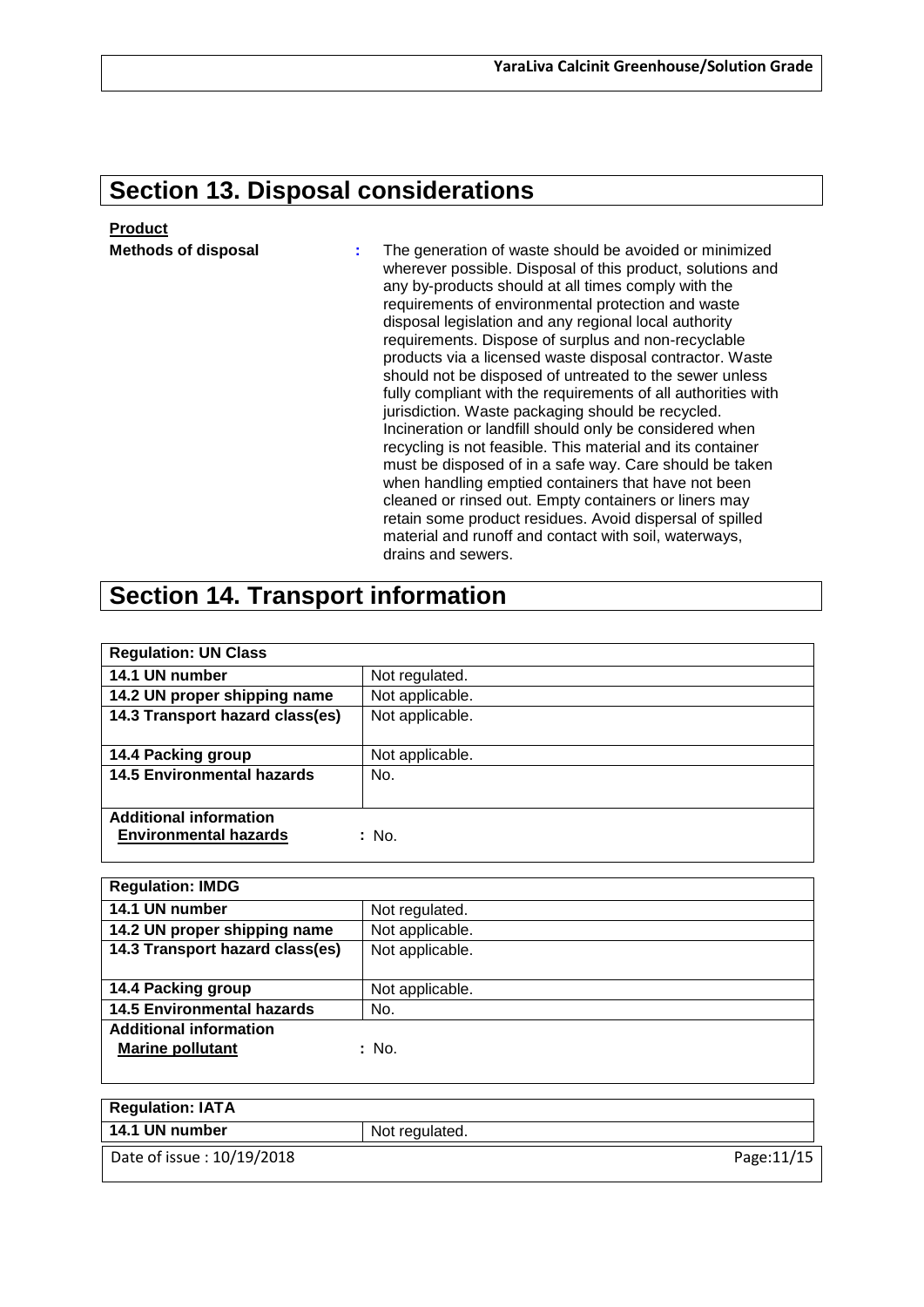| 14.2 UN proper shipping name      | Not applicable. |
|-----------------------------------|-----------------|
| 14.3 Transport hazard class(es)   | Not applicable. |
|                                   |                 |
| 14.4 Packing group                | Not applicable. |
| <b>14.5 Environmental hazards</b> | No.             |
| <b>Additional information</b>     |                 |
| <b>Marine pollutant</b>           | : No.           |

| <b>Regulation: DOT Classification</b> |                 |
|---------------------------------------|-----------------|
| 14.1 UN number                        | Not regulated.  |
| 14.2 UN proper shipping name          | Not applicable. |
| 14.3 Transport hazard class(es)       | Not applicable. |
|                                       |                 |
| 14.4 Packing group                    | Not applicable. |
| <b>14.5 Environmental hazards</b>     | No.             |
| <b>Additional information</b>         |                 |
| <b>Marine pollutant</b>               | Not available.  |
|                                       |                 |

| <b>Regulation: TDG Class</b>      |                 |
|-----------------------------------|-----------------|
| 14.1 UN number                    | Not regulated.  |
| 14.2 UN proper shipping name      | Not applicable. |
| 14.3 Transport hazard class(es)   | Not applicable. |
|                                   |                 |
| 14.4 Packing group                | Not applicable. |
| <b>14.5 Environmental hazards</b> | No.             |
| <b>Additional information</b>     |                 |
| Not applicable.                   |                 |
| <b>Environmental hazards</b>      | : No.           |
|                                   |                 |

| 14.6 Special precautions for<br><u>user</u> |    | Transport within user's premises: Ensure that persons<br>transporting the product know what to do in the event of<br>an accident or spillage.                                                                                                                                |             |
|---------------------------------------------|----|------------------------------------------------------------------------------------------------------------------------------------------------------------------------------------------------------------------------------------------------------------------------------|-------------|
| <b>Remark</b>                               | t. | The commercial grade of calcium nitrate fertilizer, when<br>consisting mainly of a double salt (calcium nitrate and<br>ammonium nitrate) containing not more than 10%<br>ammonium nitrate and at least 12% water of<br>crystallization, is not subject to these Regulations. |             |
| <b>IMSBC</b>                                |    |                                                                                                                                                                                                                                                                              |             |
| <b>Bulk cargo shipping name</b>             |    | CALCIUM NITRATE FERTILIZER                                                                                                                                                                                                                                                   |             |
| <b>Class</b>                                |    | Not applicable.                                                                                                                                                                                                                                                              |             |
| Group                                       |    | C                                                                                                                                                                                                                                                                            |             |
| <b>Marpol V</b>                             |    | Non-HME                                                                                                                                                                                                                                                                      |             |
| Transport in bulk according to              | ÷  | Not applicable.                                                                                                                                                                                                                                                              |             |
| <b>Annex II of MARPOL and the</b>           |    |                                                                                                                                                                                                                                                                              |             |
| <b>IBC Code</b>                             |    |                                                                                                                                                                                                                                                                              |             |
| Date of issue: 10/19/2018                   |    |                                                                                                                                                                                                                                                                              | Page: 12/15 |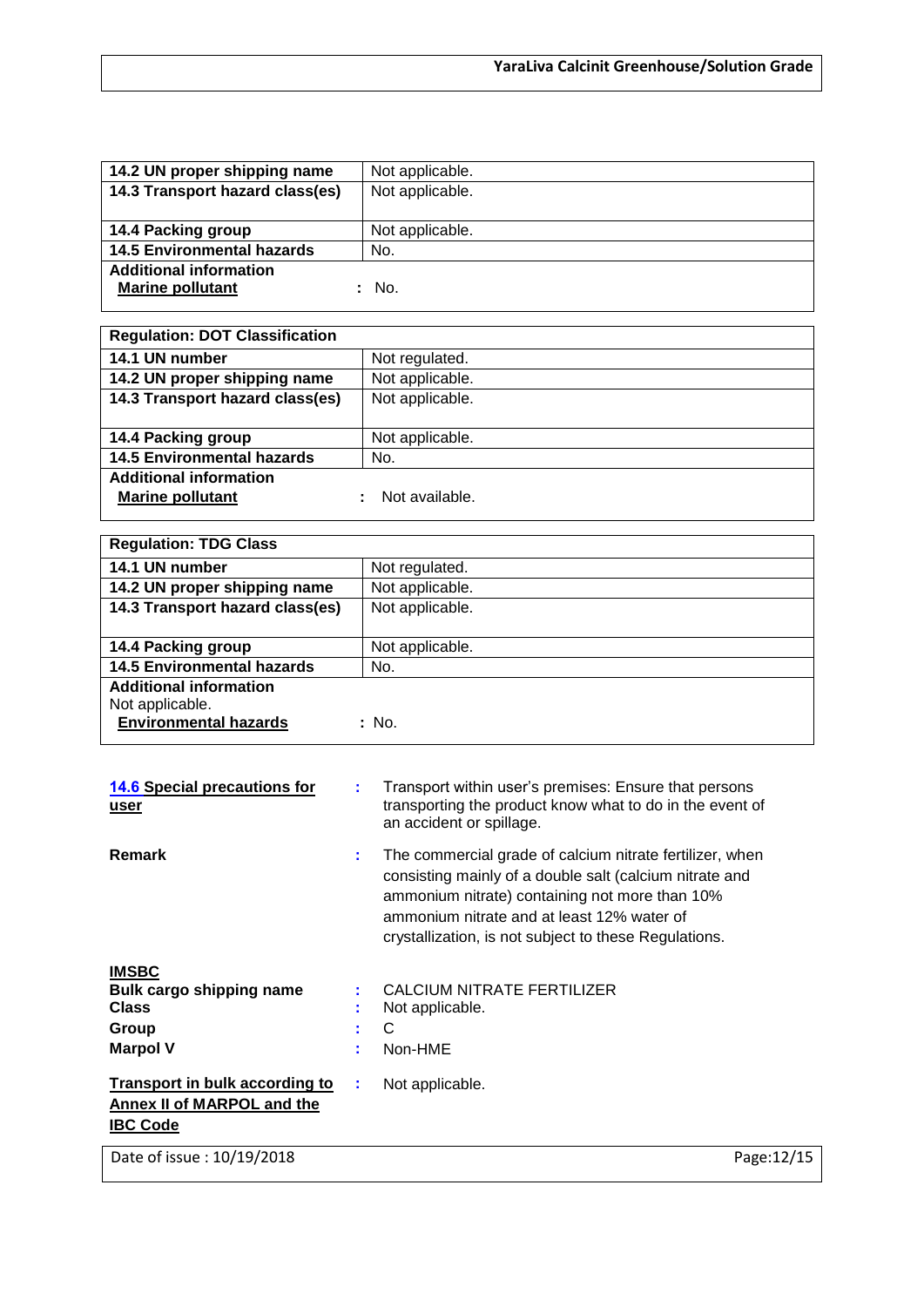## **Section 15. Regulatory information**

### **United States**

| <b>TSCA 8(a) CDR Exempt/Partial exemption: Not</b><br>determined |  |
|------------------------------------------------------------------|--|
| Not listed                                                       |  |
| Not listed                                                       |  |
| Not listed                                                       |  |
| Not listed                                                       |  |
| Not listed                                                       |  |
|                                                                  |  |

#### **SARA 302/304**

### **Composition/information on ingredients**

No products were found.

**SARA 304 RQ :** Not applicable.

#### **SARA 311/312**

**Classification :** Immediate (acute) health hazard

### **Composition/information on ingredients**

| <b>Name</b>                   |     | <b>Classification</b>       |
|-------------------------------|-----|-----------------------------|
| Nitric acid, ammonium calcium | 100 | AHEye Dam., 1Acute Tox.,, 4 |
| salt                          |     |                             |

| <b>State regulations</b> |                                      |
|--------------------------|--------------------------------------|
| <b>Massachusetts</b>     | : None of the components are listed. |
| <b>New York</b>          | : None of the components are listed. |
| New Jersey               | : None of the components are listed. |
| Pennsylvania             | : None of the components are listed. |
|                          |                                      |

#### **California Prop. 65**

⚠ **WARNING:** Cancer and Reproductive Harm - www.P65Warnings.ca.gov.

**Inventory list**

**New Zealand Inventory of Chemicals (NZIoC):** All components are listed or exempted. **Korea inventory:** All components are listed or exempted. **Taiwan Chemical Substances Inventory (TCSI):** All components are listed or exempted.

Date of issue : 10/19/2018 **Page:**13/15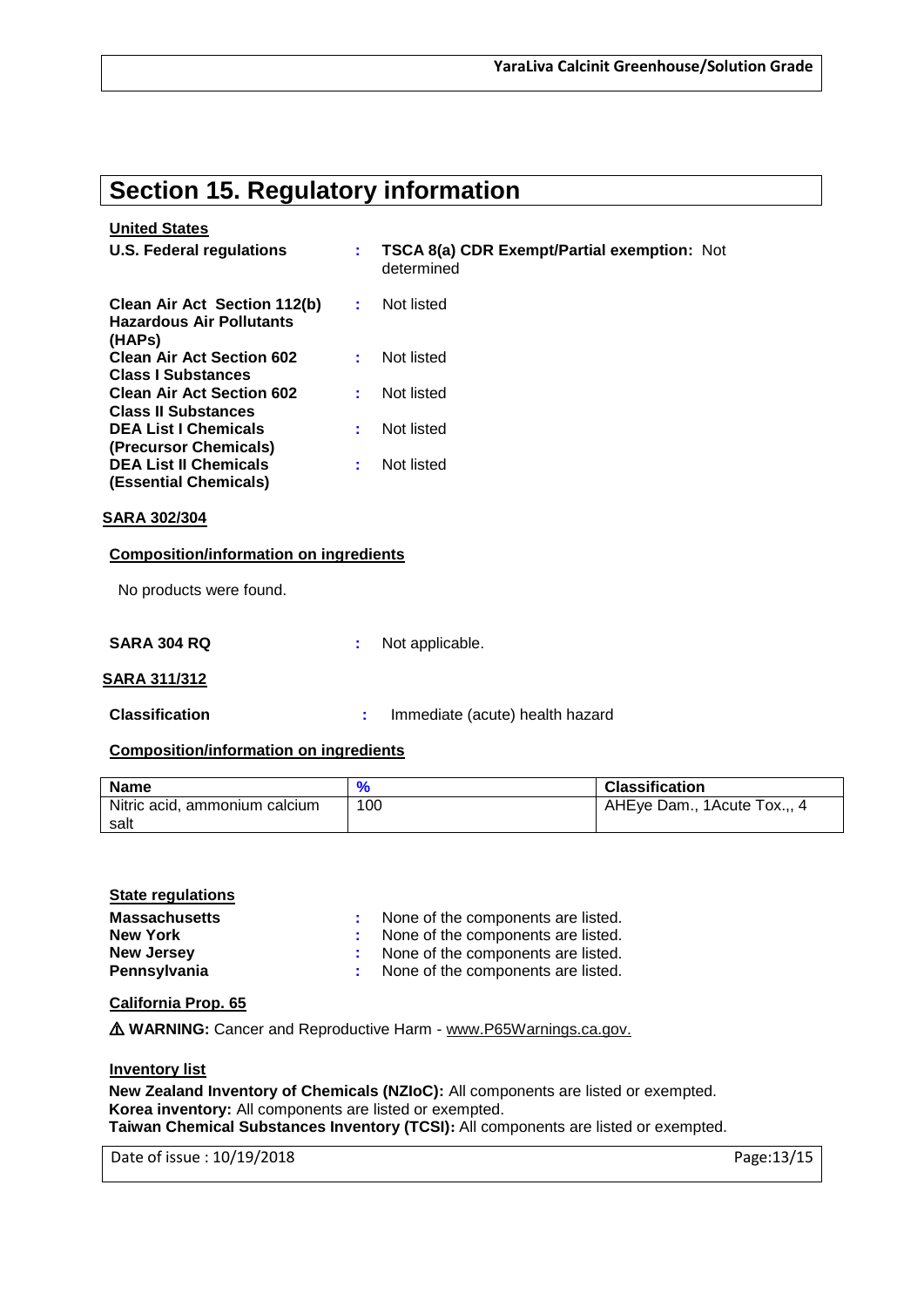**Taiwan Chemical Substances Inventory (TCSI):** All components are listed or exempted. **United States inventory (TSCA 8b):** All components are listed or exempted. **EC INVENTORY (EINECS/ELINCS):** All components are listed or exempted.

### **Section 16. Other information**

**National Fire Protection Association (U.S.A.)**



**Reprinted with permission from NFPA 704-2001, Identification of the Hazards of Materials for Emergency Response Copyright ©1997, National Fire Protection Association, Quincy, MA 02269. This reprinted material is not the complete and official position of the National Fire Protection Association, on the referenced subject which is represented only by the standard in its entirety.**

**Copyright ©2001, National Fire Protection Association, Quincy, MA 02269. This warning system is intended to be interpreted and applied only by properly trained individuals to identify fire, health and reactivity hazards of chemicals. The user is referred to certain limited number of chemicals with recommended classifications in NFPA 49 and NFPA 325, which would be used as a guideline only. Whether the chemicals are classified by NFPA or not, anyone using the 704 systems to classify chemicals does so at their own risk.**

#### **Procedure used to derive the classification**

| <b>Classification</b>                     | <b>Justification</b> |
|-------------------------------------------|----------------------|
| <b>ACUTE TOXICITY (oral) - Category 4</b> | Calculation method   |
| SERIOUS EYE DAMAGE/ EYE                   | Calculation method   |
| <b>IRRITATION - Category 1</b>            |                      |

| Date of printing               | 10/29/2018                                                    |
|--------------------------------|---------------------------------------------------------------|
| Date of issue/Date of revision | 10/19/2018                                                    |
| Date of previous issue         | 08/22/2018                                                    |
| <b>Version</b>                 | 1.2                                                           |
| <b>Prepared by</b>             | Yara Chemical Compliance (YCC).                               |
| Key to abbreviations           | ATE = Acute Toxicity Estimate                                 |
|                                | <b>BCF</b> = Bioconcentration Factor                          |
|                                | GHS = Globally Harmonized System of Classification and        |
|                                | Labelling of Chemicals                                        |
|                                | IATA = International Air Transport Association                |
|                                | IBC = Intermediate Bulk Container                             |
|                                | <b>IMDG</b> = International Maritime Dangerous Goods          |
|                                | LogPow = logarithm of the octanol/water partition coefficient |
|                                | MARPOL = International Convention for the Prevention of       |
|                                | Pollution From Ships, 1973 as modified by the Protocol of     |
|                                | 1978. ("Marpol" = marine pollution)                           |
|                                | $UN = United Nations$                                         |
| Date of issue: 10/19/2018      | Page: 14/15                                                   |